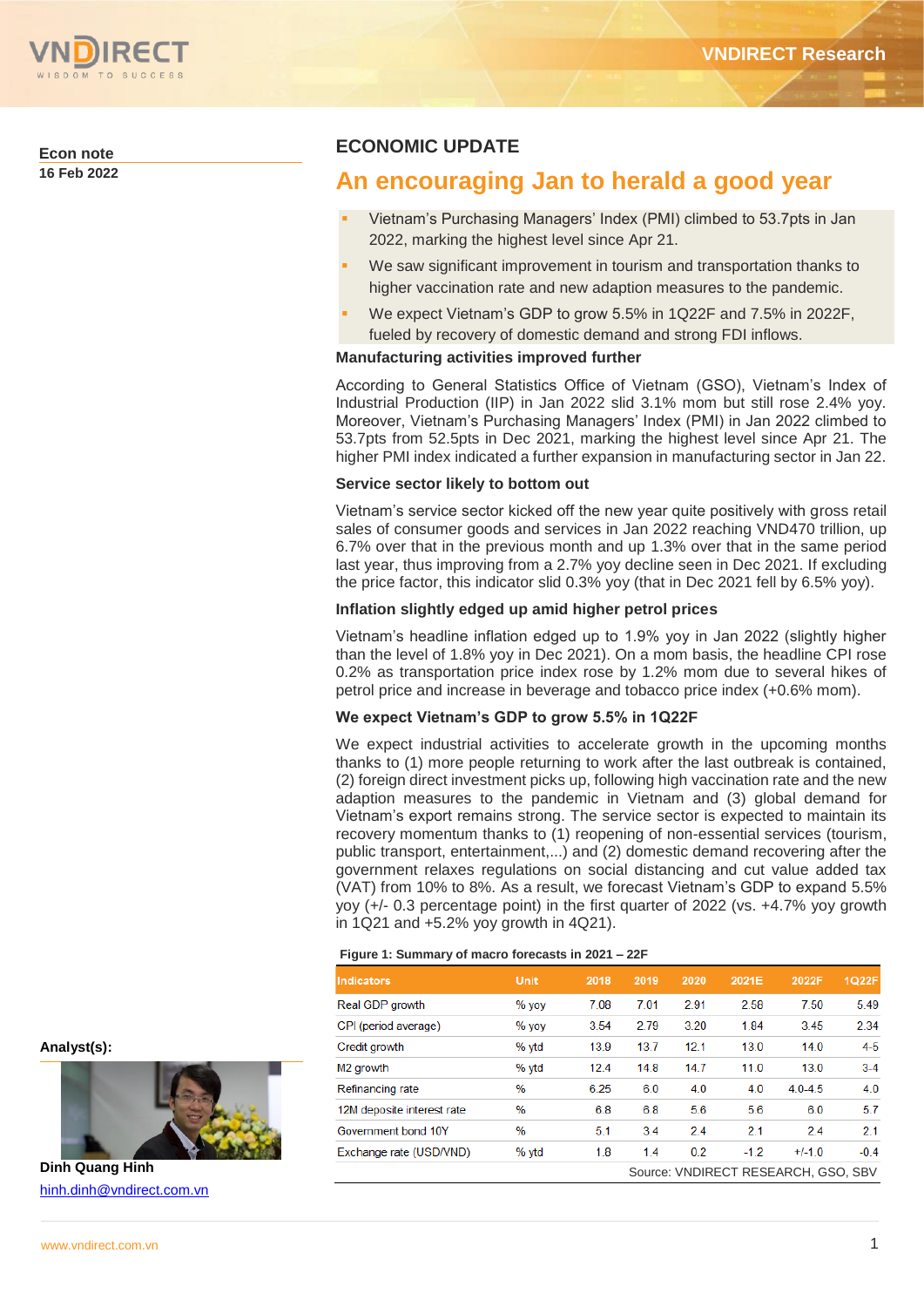

# **AN ENCOURAGING JAN TO HERALD A GOOD YEAR**

### **Safety adapts and more reopenings in endemic**

Vietnam's completed the goal of fully vaccinating at least 70% of the population against coronavirus. So far, Vietnam has fully vaccinated around 76.5% of its population (data on 06/02/2022). To cope with the emergence of new coronavirus variants, especially Omicron, Vietnam has started to administer booster shots (dose 3) for people over 18 years old since mid-Dec 2021. As of Feb 6, 2022, Vietnam has given booster shots (dose 3) to nearly 30% of population.

**Figure 2: Vietnam's vaccination rate**



**Figure 3: Google mobility for retail and recreation in Vietnam (7 days moving average) (data on 27/01/2022)** 



**Figure 4: Google mobility for transportation in Vietnam (7 days moving average) (data on 27/01/2022)**



Vietnam continued to accelerate economic reopening thanks to higher vaccination rate. The Government allowed resumption international commercial flights since 1 Jan 2022, and directed localities to let students go back to school in Feb 2022. Furthermore, Vietnam will welcome all international flights since 15 Feb, this proves Vietnam's determination to learn how to live safety with the COVID-19 pandemic. Meanwhile, some localities also allow the reopening of festivals with a large number of participants such as the Perfume Pagoda festival (Hanoi), the Ta Phu-Ky Cung temple festival (Lang Son). With the new adaption measures to the pandemic, we saw a strong recovery of retail and recreation mobility at the national level in Jan 2022 (as shown in Figure 3 above).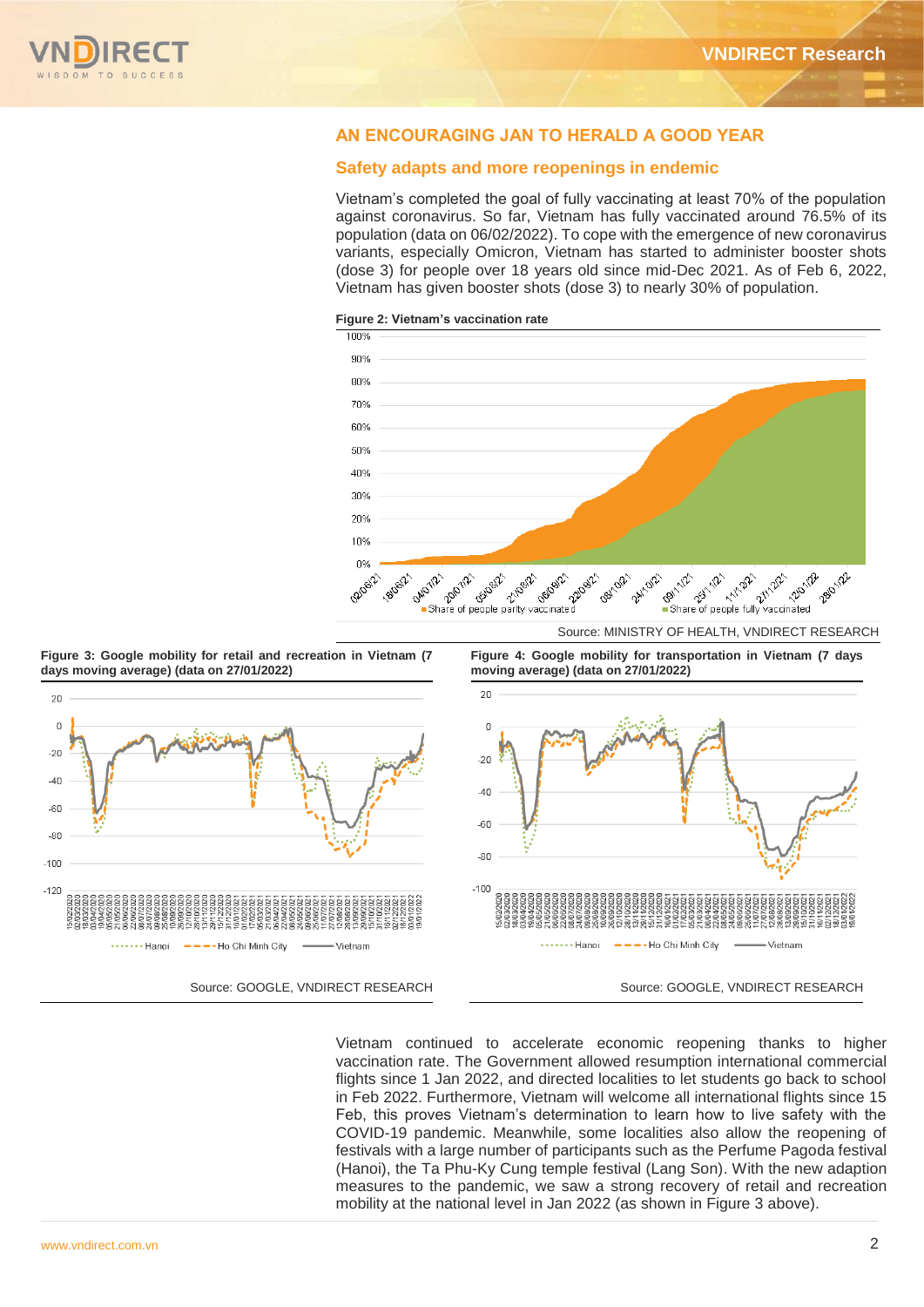## **Manufacturing activities improved further**

According to General Statistics Office of Vietnam (GSO), Vietnam's Index of Industrial Production (IIP) in Jan 2022 slid 3.1% mom but still rose 2.4% yoy. Moreover, Vietnam's Purchasing Managers' Index (PMI) in Jan 2022 climbed to 53.7pts from 52.5pts in Dec 2021, marking the highest level since Apr 21. The higher PMI index indicated a further expansion in manufacturing sector in Jan 22.

Regarding sub-sectors, we witnessed improvements in electrical equipment production (+98.8% mom), mining of metal ores (+60.8% mom), printing and reproduction of recorded media (+29.4% mom), manufacture of machinery and equipment (+5.6% mom) and manufacture of motor vehicles; trailers and semitrailers (+4.4% mom). On the other hand, manufacture of other transport equipment (-14.8% mom), extraction of crude petroleum and natural gas (-17.6% mom), waste collection, treatment and disposal activities (-15.9% mom), sewerage and sewer treatment activities (-18.6% mom) and repair and installation of machinery and equipment (-22.5% mom).

**Figure 5: PMI rose to 53.7pts, the highest level since Apr 2021 Figure 6: Industrial production by category in Jan 2022**







## **Service sector likely to bottom out**

Vietnam's service sector kicked off the new year quite positively with gross retail sales of consumer goods and services in Jan 2022 reaching VND470 trillion, up 6.7% over that in the previous month and up 1.3% over that in the same period last year, thus improving from a 2.7% yoy decline seen in Dec 2021. If excluding the price factor, this indicator slid 0.3% yoy (that in Dec 2021 fell by 6.5% yoy).

To be specific, retail sales continued to strengthen, increasing 7.0% mom and 4.3% yoy while revenue from accommodation and catering services rose 8.0% mom (-11.9% yoy). Meanwhile, travelling revenue rose 2.7% mom (-35.6% yoy) and revenue from other services inched up 1.1% mom (-8.1% yoy).

The recovery of the service sector was more clearly observed during the Tet's holiday. According to the Ministry of Culture, Sports and Tourism, during Tet's holiday (Jan 29 to Feb 6), domestic tourists reached 5.5m visitors, surpassing the total number of domestic tourists for the whole Dec 2021 (5.2m visitors). Many tourist destinations witnessed a sharp increase in the number of domestic tourists compared to the same period last year. Specifically, in Da Nang, the total number of tourists during the Lunar New Year is estimated at 35,939 visitors (+16.7% yoy), of which domestic tourists are 35,204 visitors (guests staying: 25,500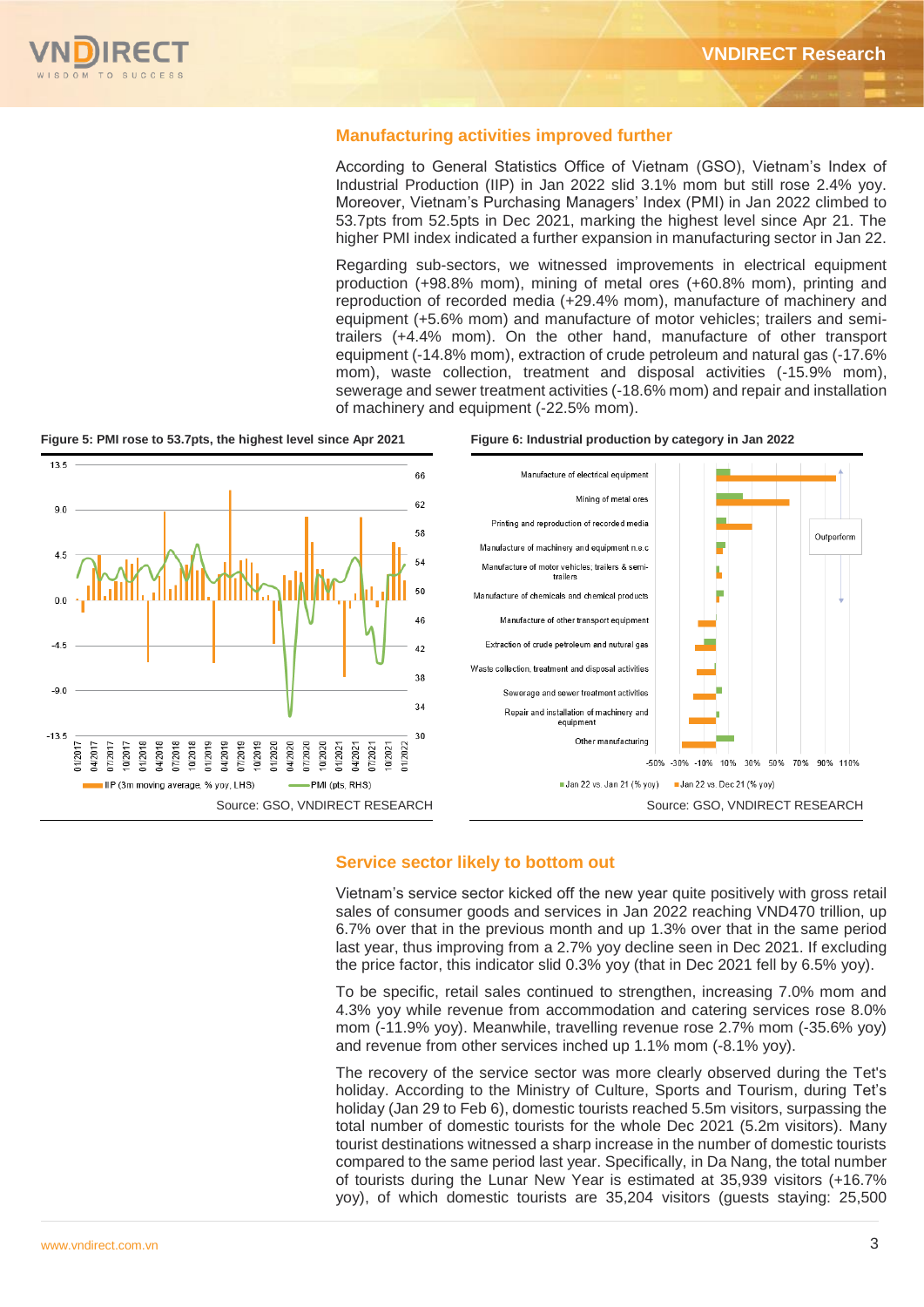

visitors, increasing 6 times over the same period last year). Quang Ninh province welcomed more than 200,000 tourists, tripled compared to the same period last year. Thua Thien Hue province welcomed about 58,300 visitors, an increase of 286% over the same period last year. Kien Giang province welcomes over 100,000 visitors, mainly to visit Phu Quoc island (more than 75,000 visitors). These positive numbers will be recorded and contribute to improving accommodation and catering service revenue in Feb 2022.

Moreover, international tourists recorded at 467 during Tet's holiday (from the Russian Federation under the pilot program of COVID-19 vaccine passports). This is the premise for Vietnam to move towards the goal of fully opening up to international tourists at the latest before the holiday April 30.

In 2022, Vietnam's tourism aims to welcome 65m tourists, of which international visitors are 5m (from near zero in 2021) and domestic visitors are 60m (+50% yoy). According to Vietnam National Administration of Tourism, total revenue from tourists in 2022 is estimated at VND400,000bn (+122.2% yoy).



**Figure 7: Service sector continued to recover Figure 8: Retail sales witnessed significant recovery in Jan 2022**



# **Import-Export to grow healthily in Jan**

Per General Department of Vietnam Customs, export value rose 8.1% yoy (- 10.8% mom) to about US\$30.8bn in Jan 2022. We saw several factors that support Vietnam's export in 1Q22, including (1) foreign direct investment picks up, following high vaccination rate and the new adaption measures to the pandemic in Vietnam and (3) global demand for Vietnam's exports remain strong.

Among Vietnam's top export products, the items that recorded the positive growth rate in Jan 2022 include electric goods and computers (+5.5% yoy), textiles (+34.4% yoy), machinery and equipment (+7.5% yoy), footwear (+3.9% yoy), wood and wooden products (+14.3% yoy), motor vehicles (+10.2% yoy), Steel (+47.5% yoy), Fishery (+43.3% yoy) and camera and camcorders (+36.0% yoy). On the other hand, phones export declined significantly by 26.1% yoy in Jan 2022. However, we expect phone exports to recover since Mar-2022 after Samsung launches the Galaxy S22 flagship phone on February 9, 2022, which is expected to deliver to customers globally soon.

As for imports, Vietnam's import spending increase 11.7% yoy (-6.9% mom) to about US\$29.4bn. As a result, Vietnam recorded US\$1.4bn of trade surplus in Jan 2022 (vs. a trade surplus of US\$2.1bn seen in Jan 2021). Among Vietnam's key import products, the items that witnessed the strong import growth rates in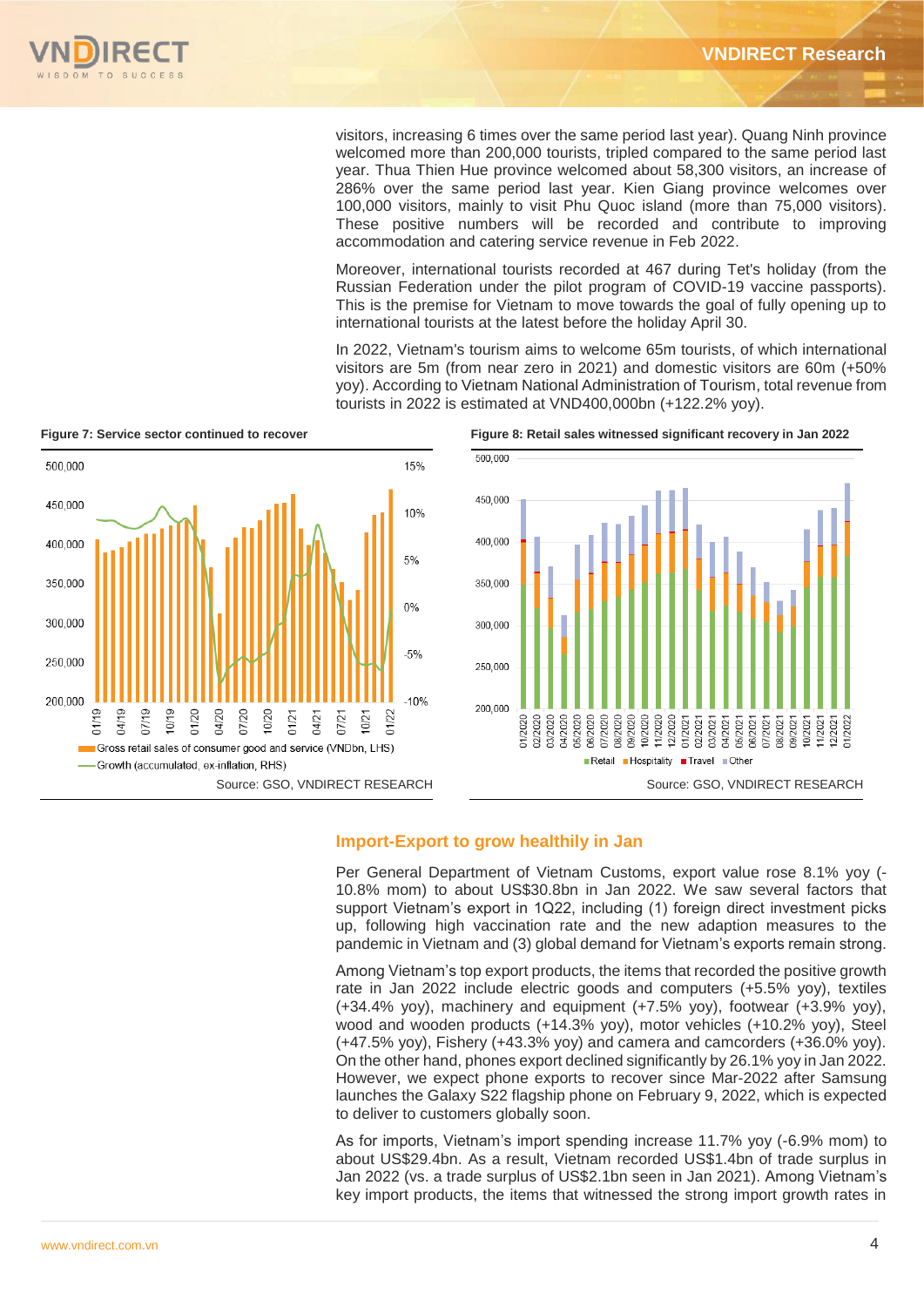

2021 include cashew (+133% yoy), rubber (+103.0% yoy), liquefied petroleum gas (+74.7% yoy), iron and steel scrap (+66.8% yoy) and fertiliser (+54.4% yoy).



# **Positive signals in foreign direct investment (FDI) and public investment**



**Figure 11: Implemented state capital rose 8.6% yoy in Jan 2022 Figure 12: Foreign direct investment** 



# Foreign direct investment (FDI) kicked off the New Year quite positively with the registered capital of FDI projects rising 4.2% yoy in Jan 2022 to US\$2.1bn, according to GSO.

To be more specific, 103 newly licensed projects with a registered capital of US\$0.4bn, a decline of 70.7% in terms of registered capital compared to the same period in 2021; 71 projects licensed in the previous years approved to adjust investment capital (incremental FDI) with a total additional capital of US\$1.3bn (+169% yoy); 206 turns of capital contribution and share purchases of foreign investors with a total value of the capital contribution of US\$0.4bn, a surge of 100.9% over the same period in 2021. Regarding disbursement capital, the implemented capital of FDI projects reached US\$1.6bn in Jan 2022, rising 6.8% yoy (vs. a 1.2% decrease in 2021). Some noticeable FDI projects include: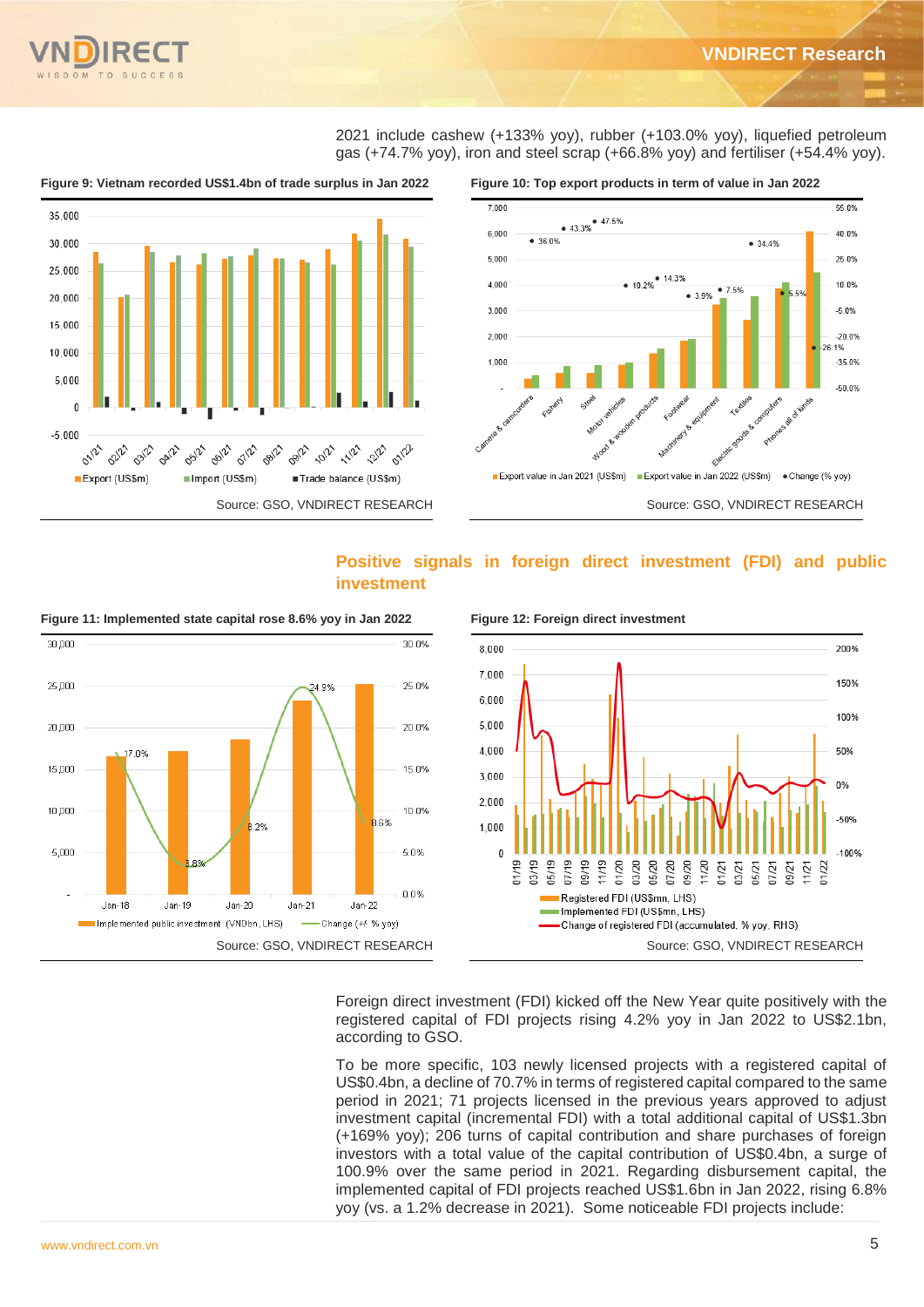- The project of manufacturing electronic products, network equipment and multimedia products of Goertek Group (Hong Kong, China) in WHA Industrial Park, Nghe An province, increased its investment capital by US\$260m.
- Commercial and service projects of GE Vietnam (Korea) adjusted to increase investment capital by US\$216.9m.
- Electronic component factory project (JNTC Korea) adjusted to increase investment capital by US\$163m in order to expand the production line of tempered glass for car and watch screens; cover glass for camera.

Moving to public sector, the implemented state capital (public investment) in Jan 2022 jumped 8.6% yoy to VND25.3tr (versus a decline of 10.0% yoy seen in 4Q21), according to GSO. We expect the implementation of public investment in 2022 can increase by 20-30% compared to the actual implementation in 2021 thanks to (1) additional infrastructure development under the new economic stimulus package (worth about VND113,050bn), (2) the bottleneck of construction stone shortage has been solved as the government has licensed for new mines, (3) the prices of construction materials such as steel, cement, construction stone are expected to cool down in 2022, (4) the actual implementation of public investment in 2021 was low, equivalent to only 84% of the whole year plan. In addition, the Government is expected to focus on accelerating the progress of major public investment projects in 2022 such as the Long Thanh International Airport and the North-South Expressway, thereby accelerating the implementation of public investment.

|  | Figure 13: Progress of key transport infrastructure projects in the period of 2021 - 2026 |  |  |
|--|-------------------------------------------------------------------------------------------|--|--|
|  |                                                                                           |  |  |

|                                             |                                                              | <b>Total investment</b> | <b>Estimated construction progress</b> |      |      |      |      |                           |      |      |
|---------------------------------------------|--------------------------------------------------------------|-------------------------|----------------------------------------|------|------|------|------|---------------------------|------|------|
| Project                                     |                                                              | (VNDbn)                 | 2019                                   | 2020 | 2021 | 2022 | 2023 | 2024                      | 2025 | 2026 |
|                                             | Cam Lo - La Son                                              | 7.700                   |                                        |      |      |      |      |                           |      |      |
|                                             | Cao Bo - Mai Son                                             | 1,600                   |                                        |      |      |      |      |                           |      |      |
|                                             | My Thuan Bridge 2                                            | 5,000                   |                                        |      |      |      |      |                           |      |      |
|                                             | Mai Son - Highway 45                                         | 12,920                  |                                        |      |      |      |      |                           |      |      |
| Eleven sub-projects of                      | Vinh Hao - Phan Thiet                                        | 10,853                  |                                        |      |      |      |      |                           |      |      |
| the North-South<br>expressway (phrase 1)    | Phan Thiet - Dau Giay                                        | 14,360                  |                                        |      |      |      |      |                           |      |      |
|                                             | Nghi Son - Dien Chau                                         | 8,380                   |                                        |      |      |      |      |                           |      |      |
|                                             | Highway 45 - Nghi Son                                        | 6,330                   |                                        |      |      |      |      |                           |      |      |
|                                             | Dien Chau - Bai Vot                                          | 13,340                  |                                        |      |      |      |      |                           |      |      |
|                                             | Nha Trang - Cam Lam                                          | 7,615                   |                                        |      |      |      |      |                           |      |      |
|                                             | Cam Lam - Vinh Hao                                           | 13.690                  |                                        |      |      |      |      |                           |      |      |
|                                             | Twelve sub-projects of the North-South expressway (phrase 2) | 146,990                 |                                        |      |      |      |      |                           |      |      |
| Long Thanh International Airport (phrase 1) |                                                              | 109,112                 |                                        |      |      |      |      |                           |      |      |
| <b>Total</b>                                |                                                              | 357,890                 |                                        |      |      |      |      |                           |      |      |
|                                             |                                                              |                         |                                        |      |      |      |      | Source: VNDIRECT RESEARCH |      |      |

## **Consumer price index (CPI) remained low**

Vietnam's headline inflation edged up to 1.9% yoy in Jan 2022 (slightly higher than the level of 1.8% yoy in Dec 2021). On a mom basis, the headline CPI rose 0.2% as transportation price index rose by 1.2% mom due to several hikes of petrol price and increase in beverage and tobacco price index (+0.6% mom). Vietnam's inflation remains low in Jan 2022 as domestic demand remains weak and has not fully recovered to normal levels before the pandemic.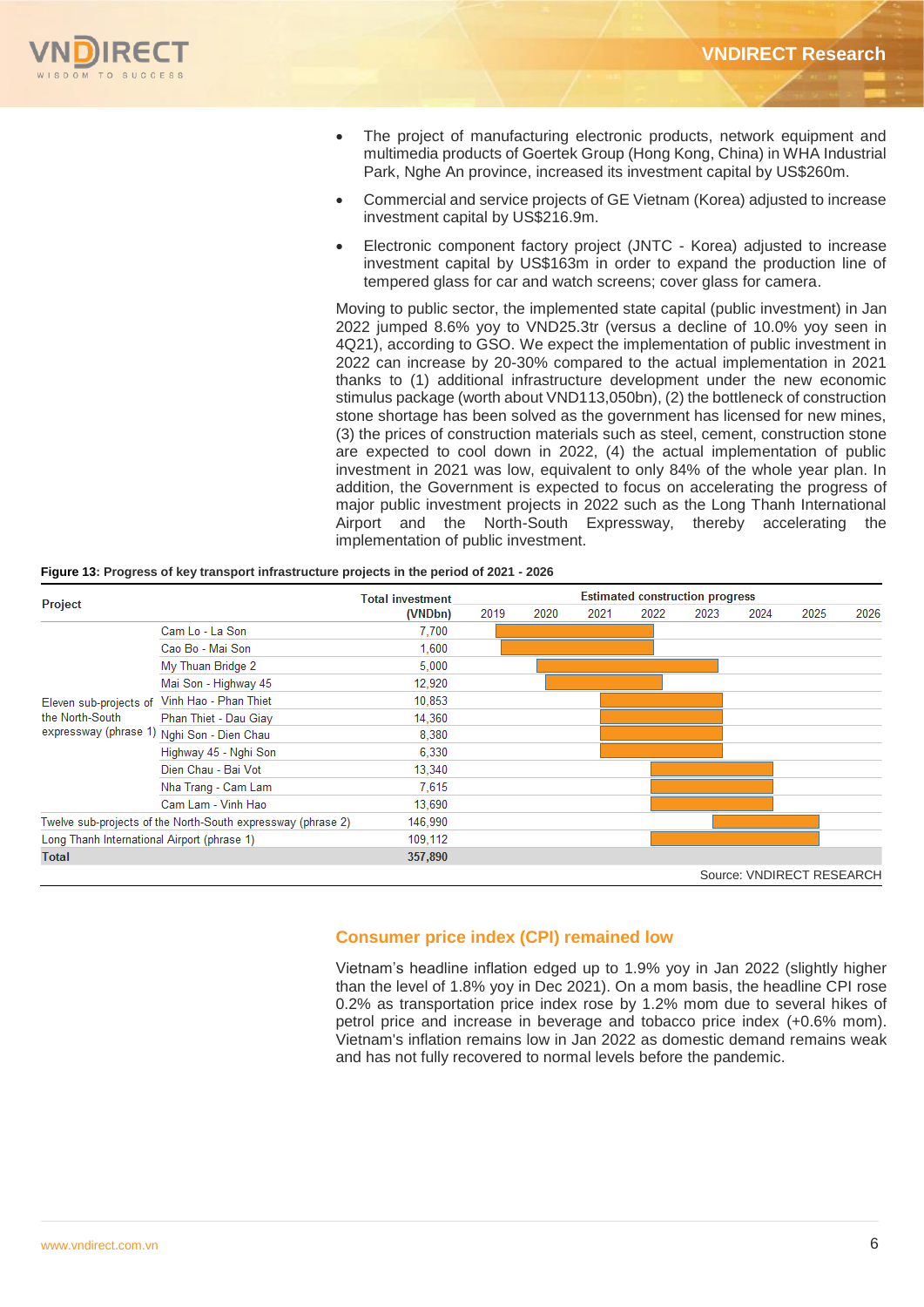30.000

25.000

20,000

15,000

10 000

 $5,000$ 

01/22

01/21 05/21 09/21



Figure 14: Headline inflation edged up 1.9% yoy in Jan 2022 Figure 15: Transportation price index



## **The interbank interest rate rose sharply due to the seasonality**



We saw a strong increase in cash withdrawal and payment demand in recent days due to Tet holiday. As a result, several banks increased demand for borrowing money on the interbank system to support short-term liquidity, which resulted in a sharp increase in interbank interest rates since late-Jan 2022. According to Bloomberg data, overnight interest rate climbed to 2.2% on 10 Feb 2022, up 30 bps from the previous month and up nearly 100 bps from the end of 2021. The sharp increase in interbank interest rates in recent days is similar to the annual performance in Tet holiday and we expect the interbank rate to decline soon as cash withdrawal and payment demand will return to normal.

We keep our expectation that the SBV will maintain its accommodative monetary policy until at least the end-2Q22. Although we do not expect the central bank to cut its key policy rates further, we also think it would not lift them either in 1H22F, in a bid to continue supporting the economy by maintaining a loose monetary policy. Nevertheless, we expect the SBV to channel its money market activities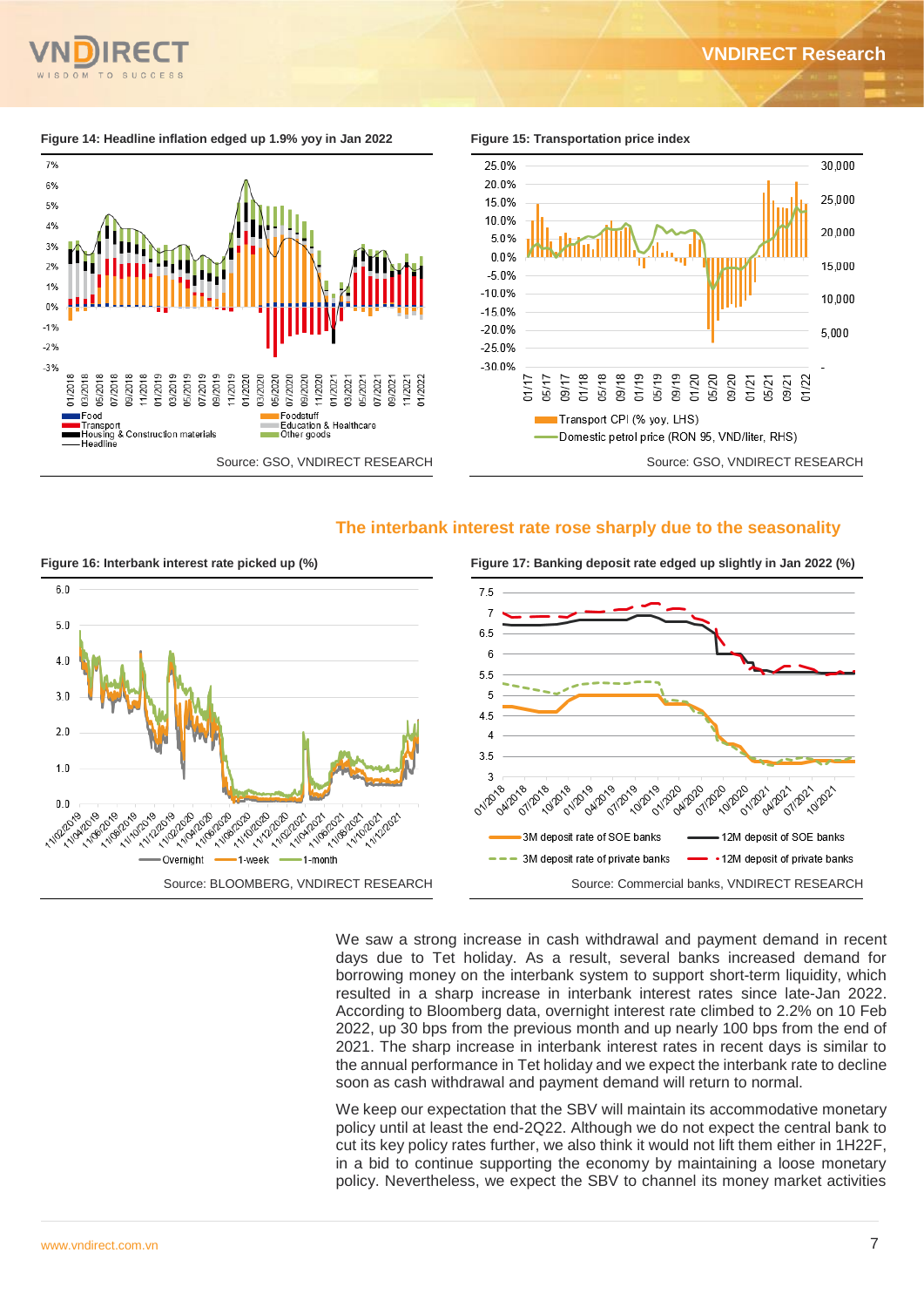

via the open market, such as buying foreign exchange or raising the credit growth ceilings. We forecast credit growth to increase by 14% yoy in 2022F.

### **Lending rates to decrease further, but deposit rates to pick up tenderly**

Regarding to lending interest rates, the SBV is implementing an interest rate compensation package with a scale of VND3,000bn. It offers lending interest rates of only 3-4%/year for businesses strongly affected by the COVID-19 pandemic. Moreover, the Government plans to expand the scale of the package of interest rate compensation for businesses to VND40,000bn, focusing on a number of priority audiences, including (1) small and medium-sized enterprises, (2) businesses participating in a number of key national projects, and (3) business in certain industries (tourism, aviation, transportation). Thanks to these supportive policies, we expect lending rates to decrease by 20-40bp in 2022F, on average.

Regarding to deposit interest rates, the deposit rate is unlikely to remain at historic low in 2022F due to following reason (1) higher demand for fund raising as credit accelerates, (2) inflation pressure in Vietnam could pick up in 2022, (3) compete more fiercely with other investment channels such as real estate and securities to attract capital inflow. As of 20 Jan, 2022, the 3-month term deposit rates and the 12-month term deposit rates of state-owned banks remained unchanged compared to the level at the end of 2021 (refer Figure 17) while the 3-month term deposit rates and the 12-month term deposit rates of private banks edged up 8bps and 3bps, respectively, compared to the level at the end of 2021. We expect that deposit rates to slightly increase 30-50 basis points in 2022F. We see the 12 month deposit rates of commercial bank could climb to 5.9-6.1%/year at the yearend of 2022, which are still lower compared to pre-pandemic level of 7.0%/year.

#### **VND stay strong versus other neighboring currencies**

As at 31 Jan, 2022, the Vietnam Central bank-set exchange rate for the US\$/VND stood at 23,099, slid 0.2% mom, while the interbank exchange rate for US\$/VND also fell 0.7% mom. Vietnam maintained a high trade surplus of US\$1.4bn in Jan 22 that helped strengthen Vietnam dong against the US. Dollar in Jan 22.



**Figure 18: Vietnam dong outperformed regional peers in Jan 22** 

Our optimistic view for VND has turned more neutral for 2022 due to the following reasons: (1) US\$ may regain the upper hand in 2022 as the Federal Reserve (FED) has begun to reduce the size of bond purchasing programme (QE tapering) since Nov 2021, (2) inflation pressure in Vietnam could pick up since 1Q22F. According to CME Group survey, market expects that FED can raise policy rate by 100-175bp in 2022, starting from Mar 2022.

However, we see that the fundamental factors to keep Vietnam Dong stable in recent years still remain, including current account surplus and higher foreign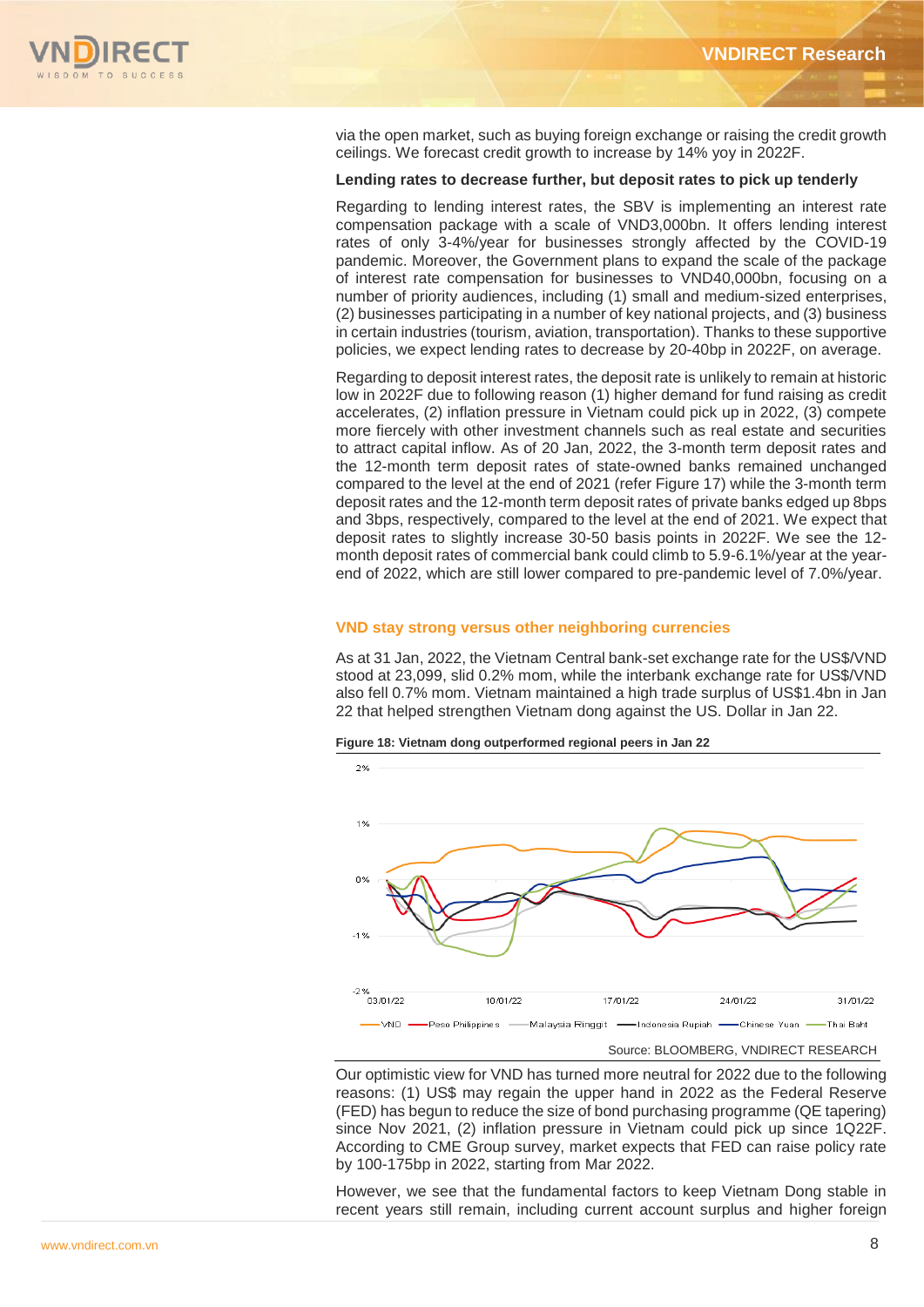

exchange reserves (FX reserves). We expect current account surplus to widen to 2.0% GDP in 2022F from an expected deficit of 0.3% GDP in 2021F. We also expect Vietnam's FX reserves to reach US\$122.5bn at the end of 2022 (equivalent to 4.0 months of import) from a current level of US\$105bn. As a result, we see the US\$/VND stable at 22,600-23,050 in 2022F and the Vietnamese Dong may move in a relatively narrow range vs. the US\$.

### **1Q22F Outlook**

### **Rising inflation is a key macro risk, in our view**

We expect inflation to heat up in the coming months as the transport price index is expected to rise, following a strong rally in crude oil prices. Specifically, Brent crude oil price climbed to US\$96.5/barrel (+24% ytd), the highest in nearly eight years. Following this, retail prices of gasoline in Vietnam have increased significantly since the beginning of 2022. Specifically, E5 RON 92 gasoline is listed at VND24,570/liter (+ 9.0% ytd, + 50.7% yoy) and RON 95 gasoline is traded at VND25,320/liter (+ 8.7% ytd, +46.6 % yoy). An increase in gasoline prices will lead to an increase in logistics costs and put pressure on other commodities and services to increase prices. We forecast 1Q22F average headline inflation at 2.3% yoy (+/- 0.2 percentage points), which is slightly higher than its figure of 1.9% yoy in 4Q21. In addition, we keep our forecast for the 2022F average headline CPI unchanged at 3.4% yoy (vs. 1.8% seen in 2021).

#### **We expect GDP to expand 5.5% yoy in 1Q22F and 7.5% in 2022F**

|  | Figure 19: Key macro forecasts in 2022F |  |
|--|-----------------------------------------|--|
|  |                                         |  |

| <b>Indicators</b>                  | <b>Unit</b> | 2018 | 2019 | 2020 | 2021E  | 2022F                                    | 1Q22F   |
|------------------------------------|-------------|------|------|------|--------|------------------------------------------|---------|
| Real GDP growth                    | $%$ yoy     | 7.08 | 7.01 | 2.91 | 2.58   | 7.50                                     | 5.49    |
| Agriculture, forestry, aguaculture | $%$ yoy     | 3.7  | 2.0  | 2.7  | 2.9    | 2.8                                      | 2.9     |
| Industry & construction            | $%$ yoy     | 8.5  | 8.9  | 4.0  | 4.0    | 8.7                                      | 6.7     |
| Service                            | $%$ yoy     | 7.0  | 7.3  | 2.3  | 1.2    | 8.2                                      | 5.4     |
| Export growth                      | $%$ yoy     | 13.3 | 8.4  | 6.5  | 19.0   | 12.5                                     |         |
| Import growth                      | $%$ yoy     | 11.8 | 6.9  | 3.6  | 26.5   | 10.9                                     |         |
| CPI (period average)               | $%$ yoy     | 3.54 | 2.79 | 3.20 | 1.84   | 3.45                                     | 2.34    |
| Credit growth                      | % ytd       | 13.9 | 13.7 | 12.1 | 13.0   | 14.0                                     | $4 - 5$ |
| M <sub>2</sub> growth              | % ytd       | 12.4 | 14.8 | 14.7 | 11.0   | 13.0                                     | $3-4$   |
| Refinancing rate                   | %           | 6.25 | 6.0  | 4.0  | 4.0    | $4.0 - 4.5$                              | 4.0     |
| 12M deposite interest rate         | %           | 6.8  | 6.8  | 5.6  | 5.6    | 6.0                                      | 5.7     |
| Government bond 10Y                | $\%$        | 5.1  | 3.4  | 2.4  | 2.1    | 2.4                                      | 2.1     |
| Exchange rate (USD/VND)            | % ytd       | 1.8  | 1.4  | 0.2  | $-1.2$ | $+/-1.0$                                 | $-0.4$  |
| <b>Fiscal balance</b>              | % of GDP    | 2.2  | 2.7  | 3.1  | 3.8    | 4.3                                      |         |
| Public debt                        | % of GDP    | 46.6 | 43.4 | 45.2 | 45.0   | 46.1                                     |         |
|                                    |             |      |      |      |        | Source: VNDIRECT RESEARCH, GSO, SBV, MOF |         |

We expect industrial activities to accelerate growth in the upcoming months thanks to (1) more people returning to work after the last outbreak is contained, (2) foreign direct investment picks up, following high vaccination rate and the new adaption measures to the pandemic in Vietnam and (3) global demand for Vietnam's exports remains strong. The service sector is expected to maintain its recovery momentum thanks to (1) reopening of non-essential services (tourism, public transport, entertainment,...) and (2) domestic demand recovering after the government relaxes regulations on social distancing and cut value added tax (VAT) from 10% to 8%. As a result, we forecast Vietnam's GDP to expand 5.5% yoy (+/- 0.3 percentage point) in the first quarter of 2022, which is higher than the growth rate of 4.7% seen in the same period last year (1Q21) and 5.2% seen in the previous quarter (4Q21). For entire 2022, we keep our GDP growth forecast for Vietnam's economy unchanged at 7.5%.